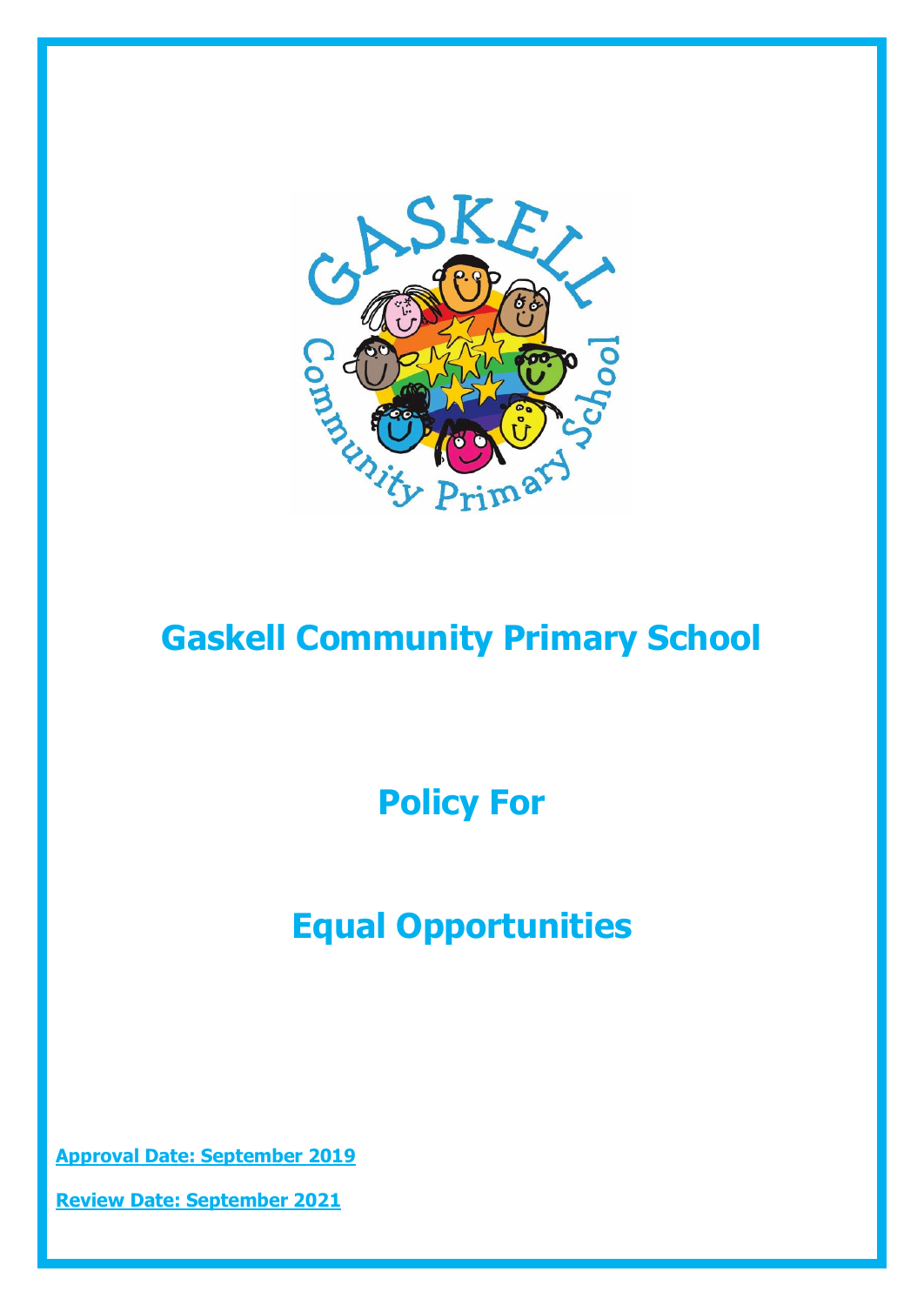This document constitutes the Equal Opportunities policy for Gaskell Community Primary School, and is accepted by all members of the school community.

### **Aims and objectives**

We are committed to ensuring high quality education for all pupils, and to prepare pupils for full participation in society.

At Gaskell Community Primary School, we view the multi-ethnic population of the school as a positive and enriching aspect. We aim to develop an ethos in which diversity and difference is valued, in order to promote self- confidence, co-operation and respect for the rights of all its members.

We aim to ensure that no-one is discriminated against, be they staff or pupil, on the grounds of age, class, colour, abilities, ethnic or national origin, gender, religious beliefs or sexual orientation.

We ensure that all pupils have equal access to the full range of educational and other opportunities provided by the school, in order to develop their full potential. In the education we provide, we promote the principles of fairness and justice for all.

We are aware that prejudice and stereotyping is caused by low self-image and ignorance. Through positive educational experiences, and support for each individual's point of view, we aim to promote positive social attitudes and respect for all.

We aim to develop a learning environment where each individual feels safe and valued.

We ensure that all recruitment, employment, promotion and training systems are fair to all, and provide opportunities for everyone to achieve.

#### **Anti-racism**

It is the right of all pupils to receive the best education the school can provide, with access to all educational activities organised by the school. We do not tolerate any forms of racism or racist behaviour. Should a racist incident occur, we will act immediately to prevent any repetition of the incident. Parents are informed, the incident is reported to the LEA as part of its racist monitoring procedures and the child or children involved are disciplined and their future behaviour carefully monitored.

We endeavour to make our school welcoming to all minority groups. So, for example, we will immediately remove any offensive graffiti that we may find in school. We promote an understanding of different cultures through the topics studied by the children, and we reflect this in the displays of work shown around the school and the assemblies we have, which serve to share important religious festivals.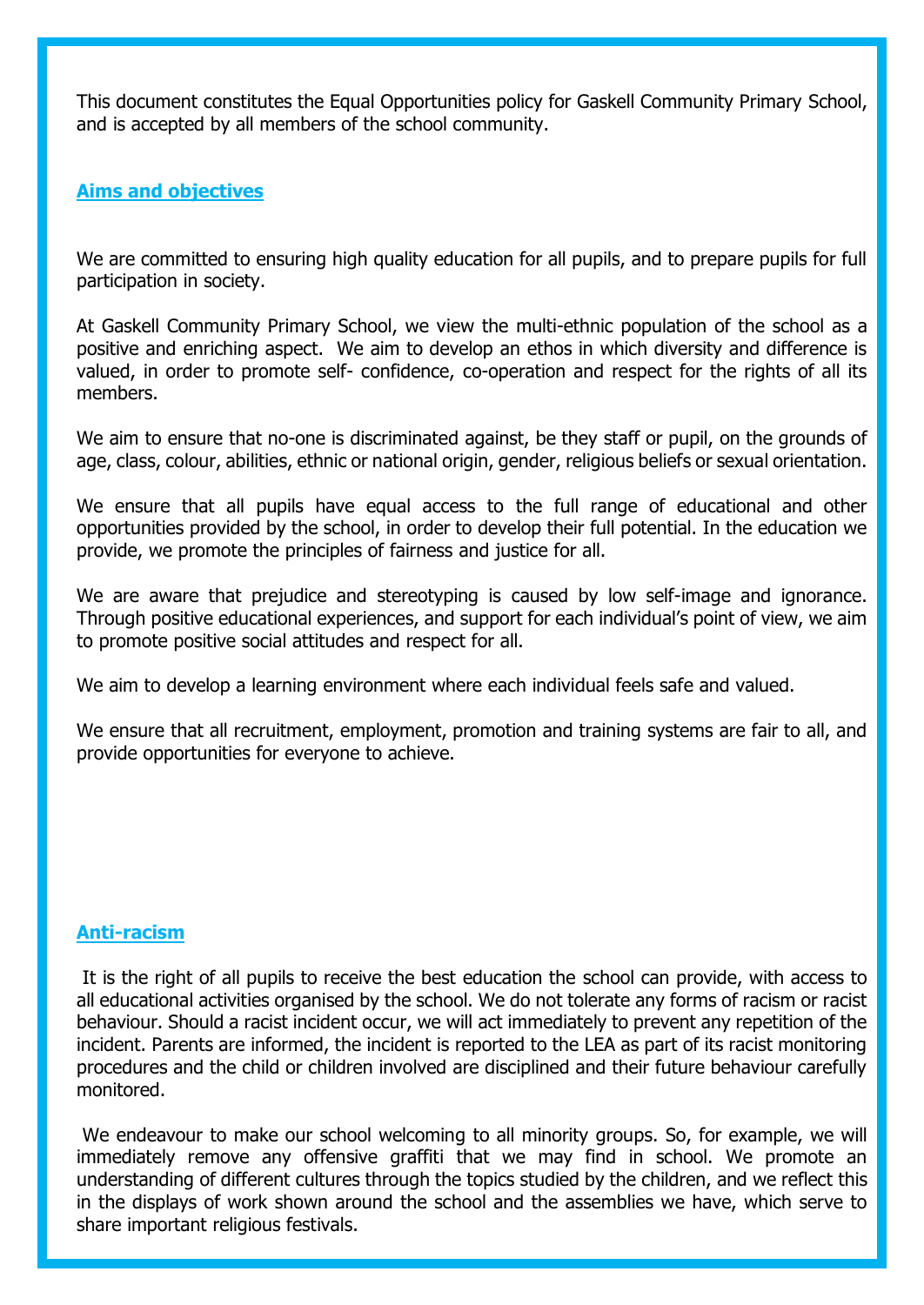Our curriculum reflects the attitudes, values and respect that we have for minority ethnic groups. So, for example, the history curriculum gives due emphasis to ancient African traditions and cultures in the work that the children do on the Ancient Egyptians. In the religious education curriculum, children study Hinduism, Islam and Judaism as well as Christianity.

Should anyone at our school be a victim of racism, we will do all we can to support that person in overcoming any difficulties they may have. We will contact their parents, ensure there is an adult contact person to whom the child can go and talk to, ensure circle time sensitively focuses on relevant issues and ensure the child has supportive peers to play with.

### **The role of teaching staff**

Class teachers ensure that all pupils are treated fairly, equally and with respect. We do not discriminate against any child.

When selecting classroom material, teachers pay due regard to the sensitivities of all members of the class, and do not provide material that is racist or sexist in nature. We strive to provide material that gives positive images of ethnic minorities, and that challenges stereotypical images of minority groups.

All staff challenge any incidents of prejudice or racism. Serious incidents are recorded, and drawn to the attention of the Headteacher. Teachers support the work of ancillary or support staff, and encourage them to intervene in a positive way against any occurrence of discrimination.

The range of teaching styles and classroom practice used meet the learning needs of all pupils.

The particular needs of pupils for whom English is an additional language are taken into account within the classroom. The school works with BEMAS who provide a part-time teacher to help make the curriculum accessible to those children. Bilingualism amongst children, staff and parents is seen as an asset and the school values this.

Curriculum delivery will develop, wherever possible, an understanding and appreciation of the various communities that make up the local community and the population of Bolton and Great Britain.

Opportunities are created whenever possible for extension of social relationships across the cultural and racial groups, both within school and in the local community.

#### **The role of governors**

The governing body has set out its commitment to equal opportunities in this policy statement, and it will continue to do all it can to ensure that all members of the school community are treated fairly and with equality.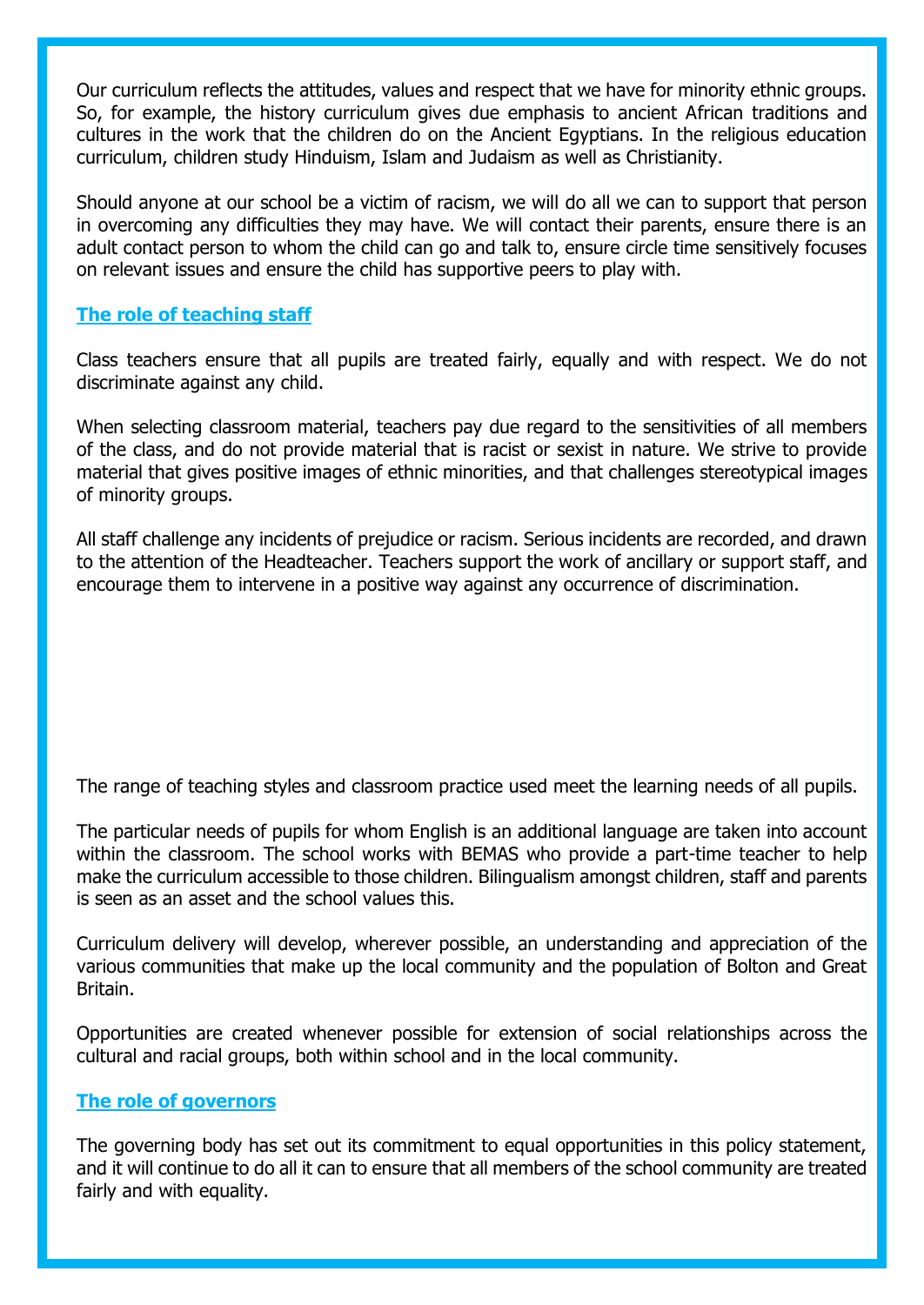The governing body seeks to ensure that people with disabilities are not discriminated against when applying for jobs at our school. The governors take all reasonable steps to ensure that the school environment gives access to people with disabilities.

The governing body will, in its annual report, make reference to arrangements for disabled pupils.

The governors welcome all applications to join the school, whatever background or disability a child may have.

The governing body ensures that no child is discriminated against whilst in our school on account of their sex, religion or race. So, for example, all children have access to the full range of the curriculum, and regulations regarding school uniform will be applied equally to boys and girls. If a child's religion affects the school uniform, then the school will deal with each case sensitively and with respect for the child's cultural traditions.

## **The role of the Headteacher**

It is the Headteacher's role to implement the school's equal opportunities and anti-racist policy and she is supported by the governing body in so doing.

It is the Headteacher's role to ensure that all staff are aware of the school policy on equal opportunities, and that teachers apply these guidelines fairly in all situations.

The Headteacher ensures that all appointments panels give due regard to this policy, so that noone is discriminated against when it comes to employment or training opportunities.

The Headteacher promotes the principle of equal opportunity when developing the curriculum, and promotes respect for other people in all aspects of school life, for example, in the assembly, where respect for other people is a regular theme, and in displays shown around the school.

The Headteacher treats all incidents of unfair treatment and any racist incidents with due seriousness.

### **Monitoring and review**

It is the responsibility of our governing body to monitor the effectiveness of this Equal Opportunities policy. The governing body does this by:

- monitoring the progress of pupils of minority groups and comparing it to the progress made by other pupils in the school;
- monitoring the staff appointment process, so that no-one applying for a post at this school is discriminated against;
- requiring the Headteacher to report to governors on an annual basis on the effectiveness of this policy;